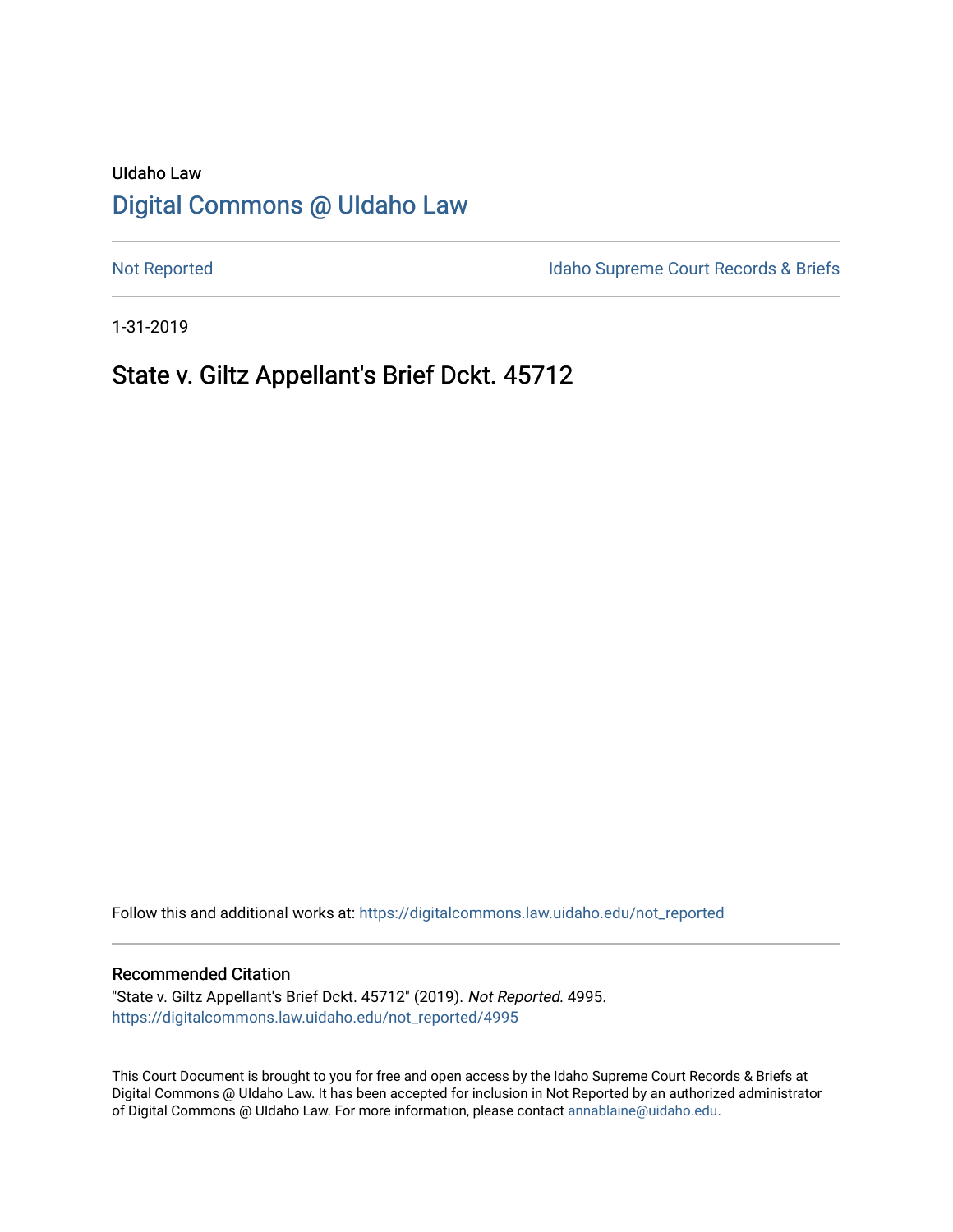Electronically Filed 1/31/2019 1:34 PM Idaho Supreme Court Karel Lehrman, Clerk of the Court By: Brad Thies, Deputy Clerk

#### **IN THE SUPREME COURT OF THE STATE OF IDAHO**

**)**

**)**

**STATE OF IDAHO, )**

**Plaintiff-Respondent, ) NO. 45712**

**WILLIAM PATRICK GILTZ, )**

**\_\_\_\_\_\_\_\_\_\_\_\_\_\_\_\_\_\_\_\_\_\_\_\_\_\_\_\_\_\_\_\_\_\_\_\_)**

**v. ) ADA COUNTY ) NO. CR01-16-43527**

> **REPLY BRIEF OF APPELLANT** \_\_\_\_\_\_\_\_\_\_\_\_\_\_\_\_\_\_\_\_\_\_\_\_

\_\_\_\_\_\_\_\_\_\_\_\_\_\_\_\_\_\_\_\_\_\_\_\_

**)**

# **APPEAL FROM THE DISTRICT COURT OF THE FOURTH JUDICIAL DISTRICT OF THE STATE OF IDAHO, IN AND FOR THE COUNTY OF ADA**

\_\_\_\_\_\_\_\_\_\_\_\_\_\_\_\_\_\_\_\_\_\_\_\_

### **HONORABLE RICHARD D. GREENWOOD District Judge**

\_\_\_\_\_\_\_\_\_\_\_\_\_\_\_\_\_\_\_\_\_\_\_\_

**ERIC D. FREDERICKSEN KENNETH K. JORGENSEN State Appellate Public Defender Deputy Attorney General**<br> **I.S.B.** #6555 **Criminal Law Division** 

**ANDREA W. REYNOLDS Boise, Idaho 83720-0010 Deputy State Appellate Public Defender (208) 334-4534 I.S.B. #9525 322 E. Front Street, Suite 570 Boise, Idaho 83702 Phone: (208) 334-2712 Fax: (208) 334-2985 E-mail: documents@sapd.state.id.us**

**ATTORNEYS FOR ATTORNEY FOR DEFENDANT-APPELLANT PLAINTIFF-RESPONDENT**

**Criminal Law Division P.O. Box 83720**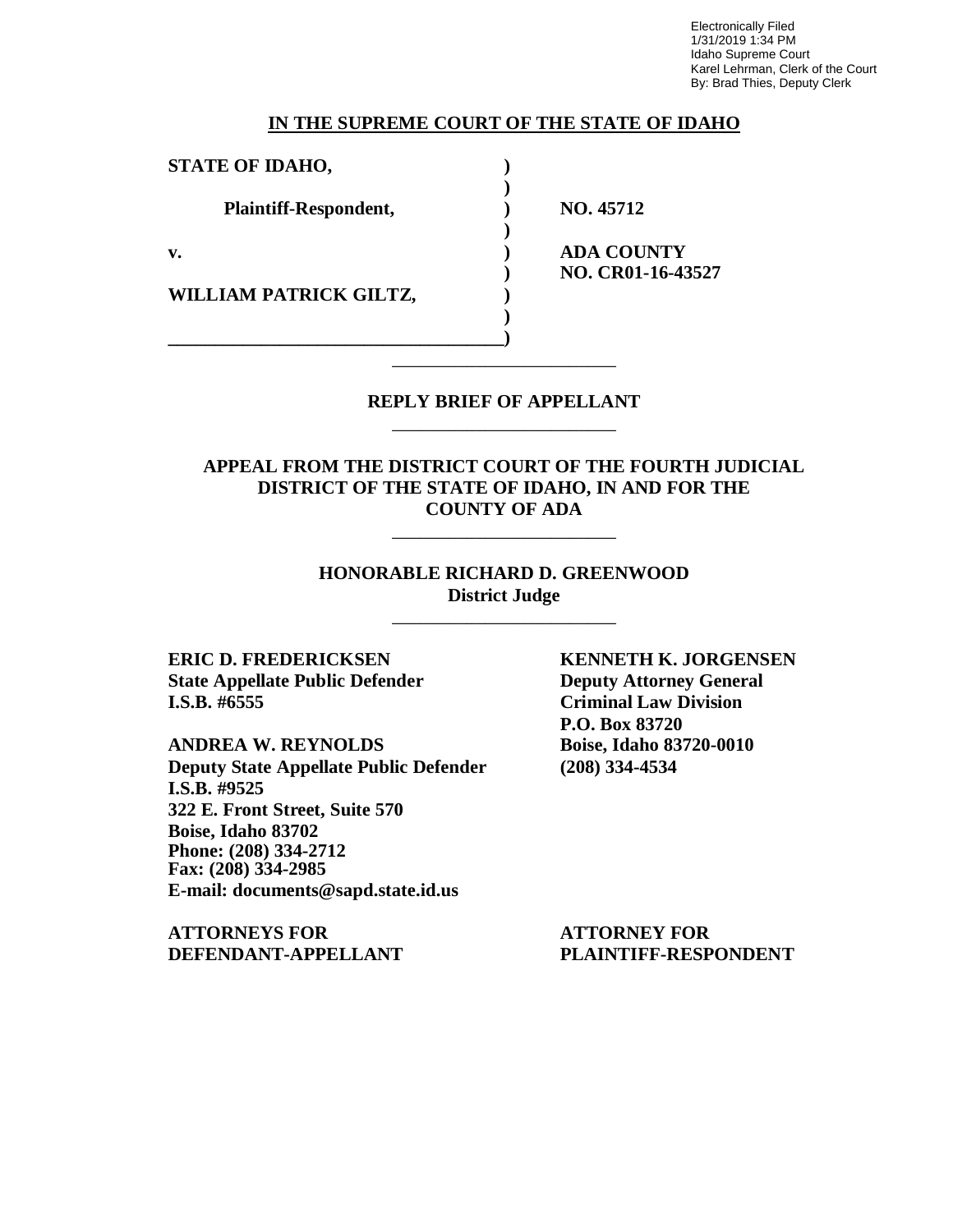# **TABLE OF CONTENTS**

| <b>Statement of Facts and</b>                                                                                                                       |
|-----------------------------------------------------------------------------------------------------------------------------------------------------|
|                                                                                                                                                     |
|                                                                                                                                                     |
| I.<br>The District Court Abused Its Discretion In Ruling The State Could<br>Impeach Mr. Giltz With His Two Prior Felony Convictions<br>For Burglary |
|                                                                                                                                                     |
| B. This Court Cannot Conclude That The District Court "Implicitly"                                                                                  |
| C. The State Cannot Show Beyond A Reasonable Doubt That The                                                                                         |
| II. The District Court Erred In Instructing The Jury It Was Not Necessary For<br>It To Decide Whether Mr. Giltz Struck The Victim With An Open      |
|                                                                                                                                                     |
| B. This Issue Is Preserved For This Court's Review Because It Was                                                                                   |
| C. Mr. Giltz Was Deprived Of Fair Notice Of The Charge Against Him<br>On Account Of The Variance Between The Information And The                    |
|                                                                                                                                                     |
|                                                                                                                                                     |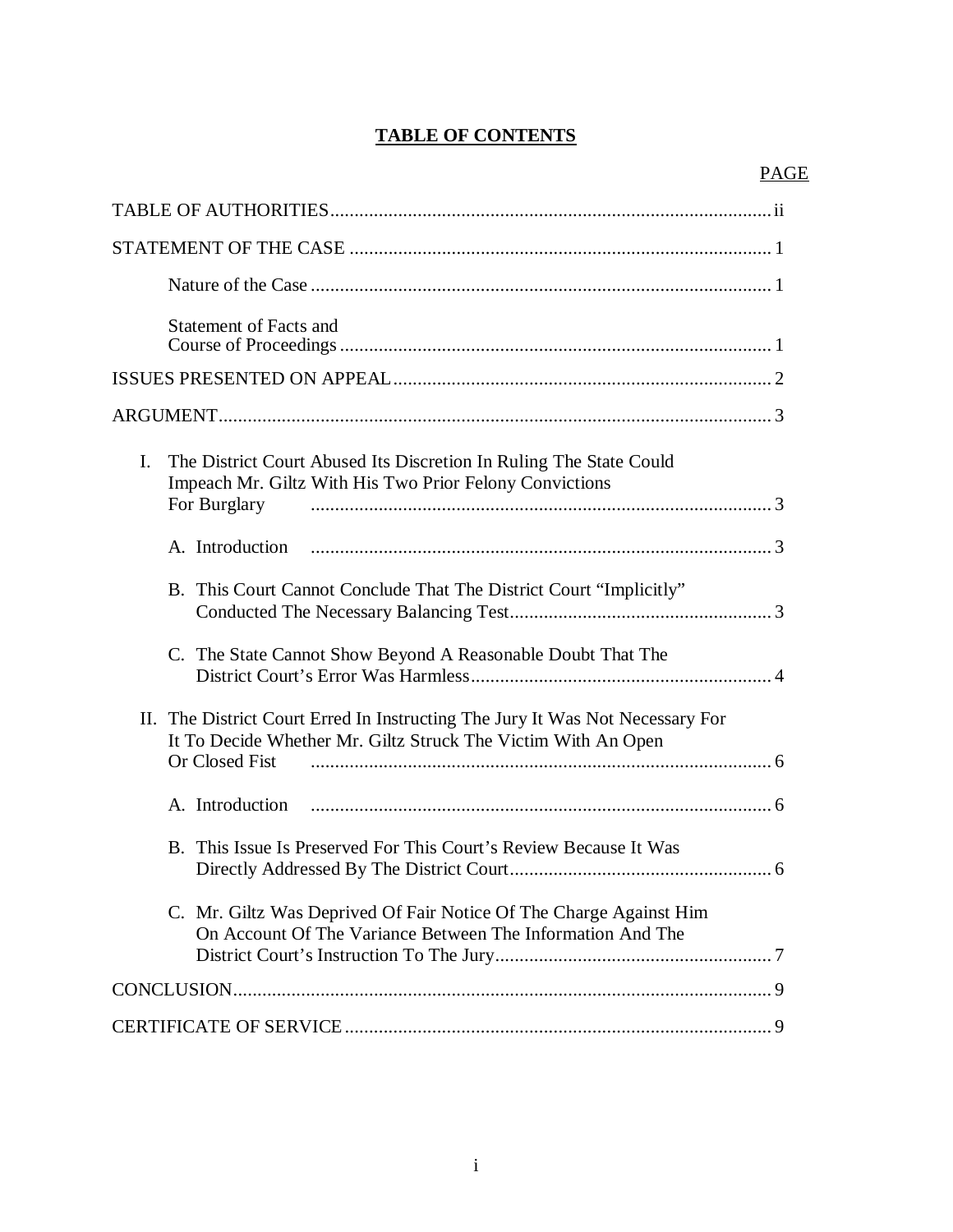# **TABLE OF AUTHORITIES**

# Cases

# Rules

|--|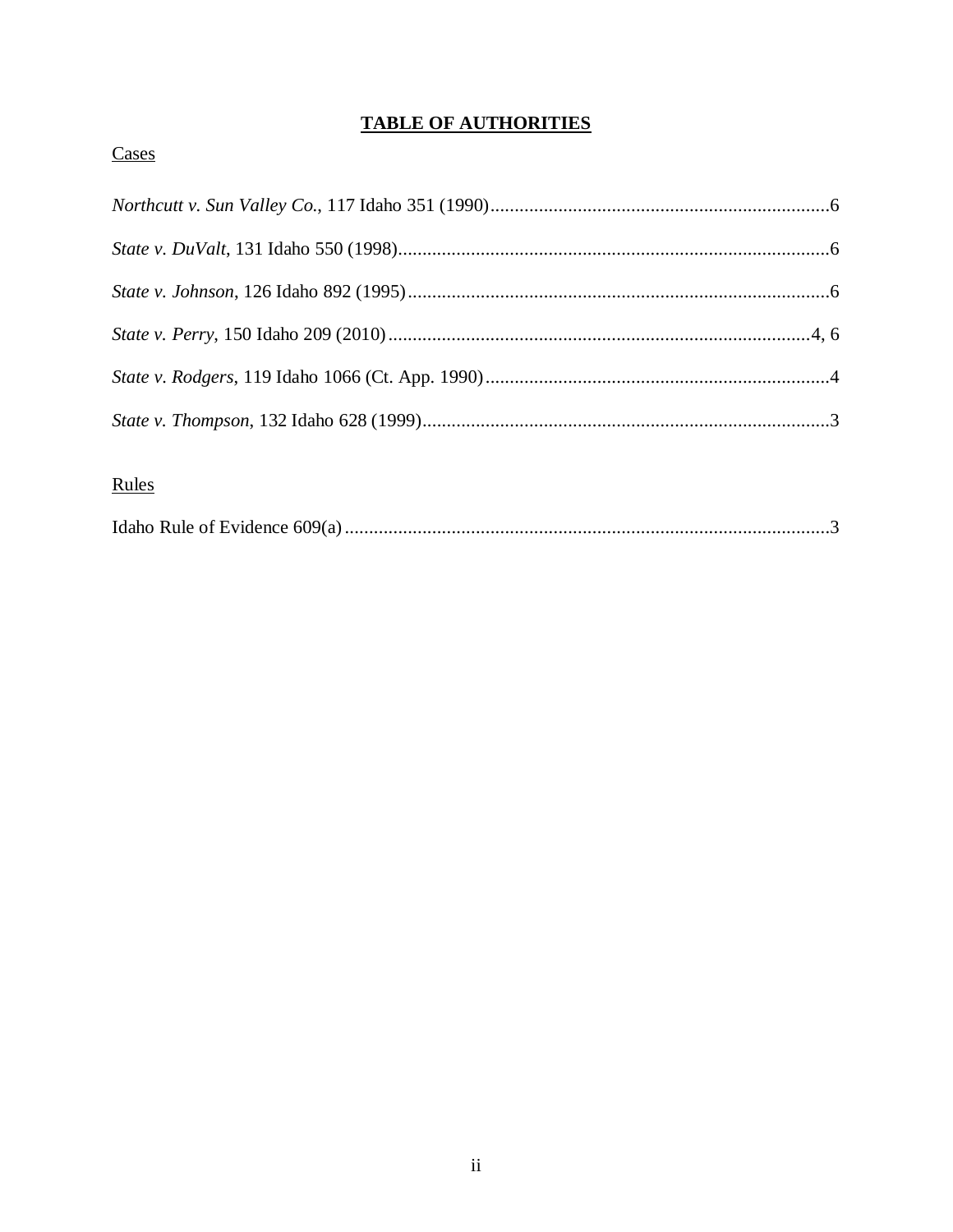# STATEMENT OF THE CASE

# Nature of the Case

Mr. Giltz appeals from his judgment of conviction for domestic violence, arguing the district abused its discretion in ruling the State could impeach him with his two prior felony convictions for burglary, and erred in instructing the jury it was not necessary for it to decide whether he struck the complainant with an open or closed fist. He submits this Reply Brief to respond to the State's legal arguments on these issues.

#### Statement of Facts and Course of Proceedings

Mr. Giltz included a statement of facts and course of proceedings in his Appellant's Brief, which he relies on and incorporates herein. (*See* Appellant's Br., pp.1-3.)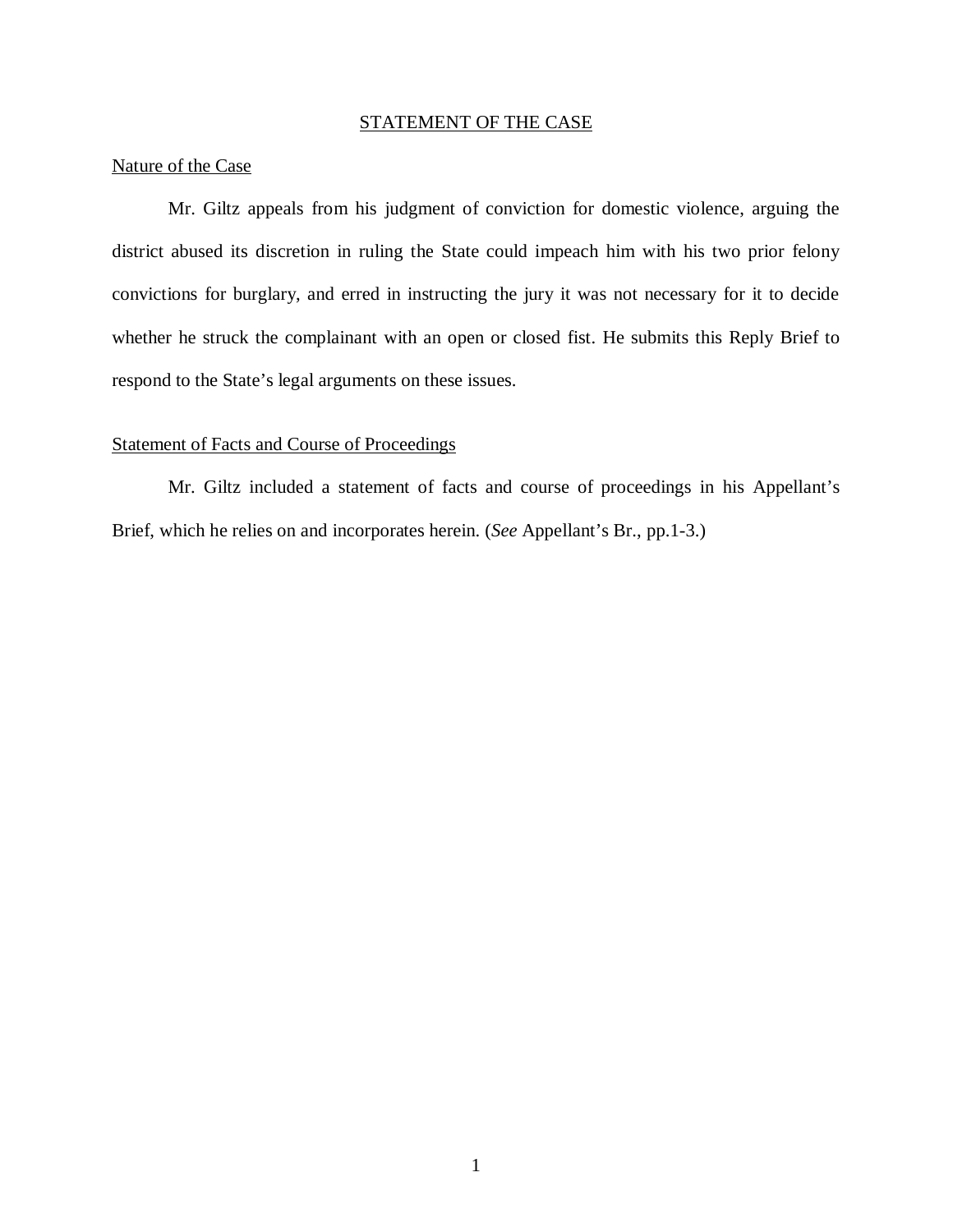# ISSUES

- I. Did the district court abuse its discretion in ruling the State could impeach Mr. Giltz with his two prior felony convictions for burglary?
- II. Did the district court err in instructing the jury it was not necessary for it to decide whether Mr. Giltz struck the victim with an open or closed fist?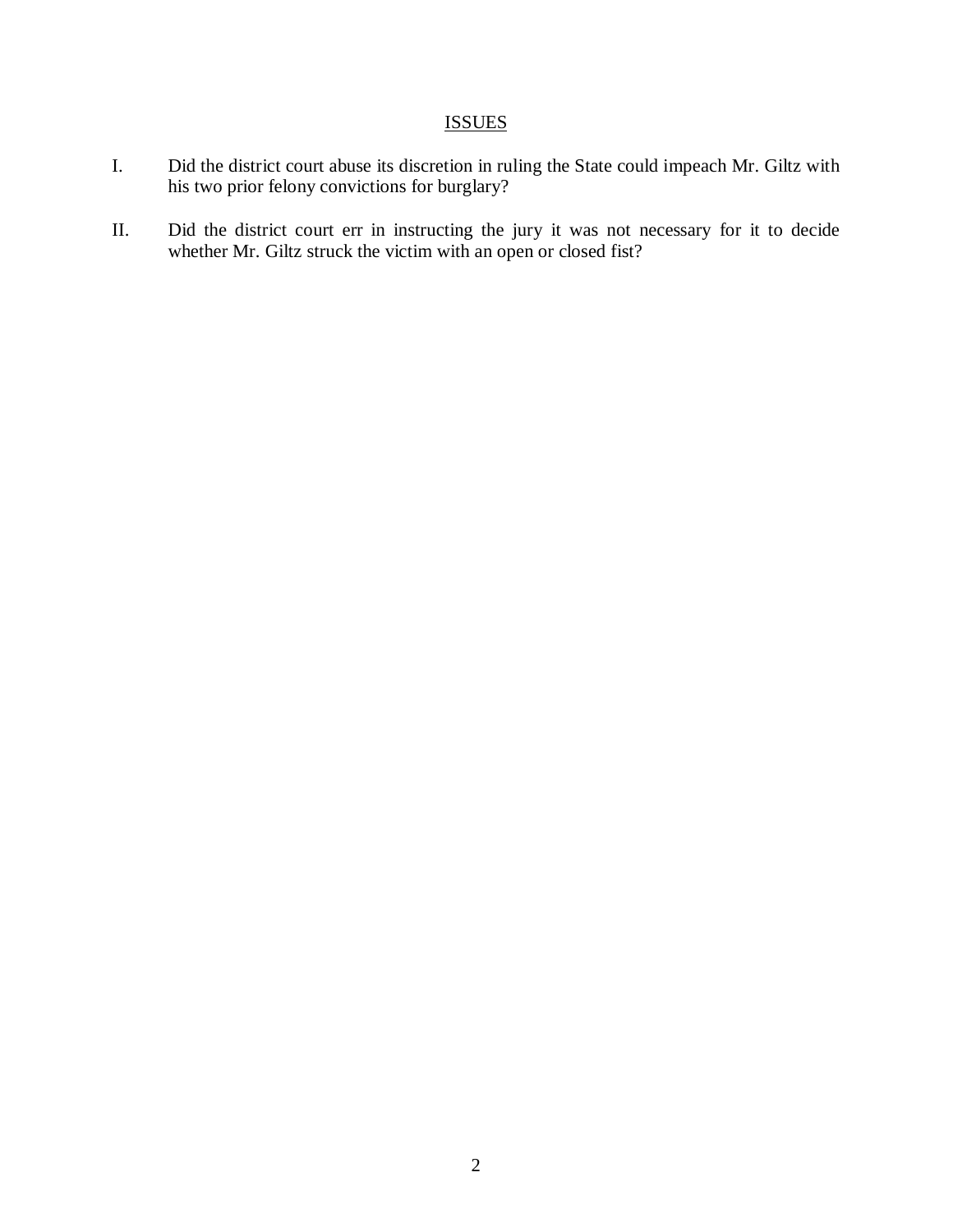#### ARGUMENT

I.

## The District Court Abused Its Discretion In Ruling The State Could Impeach Mr. Giltz With His Two Prior Felony Convictions For Burglary

#### A. Introduction

Mr. Giltz argued in his Appellant's Brief that the district court abused its discretion in ruling the State could impeach him with his two prior felony convictions for burglary because it failed to consider whether the probative value of this evidence outweighed its prejudicial impact. (Appellant's Br., pp.5-11.) In response, the State acknowledges the district court "did not expressly engage in the weighing process prescribed by Rule 609" but argues "it appears the court implicitly considered" whether the probative value of Mr. Giltz's prior convictions outweighed their prejudicial impact. (Respondent's Br., pp.17-18.) The State is incorrect, as it is by no means "implicit" in the district court's ruling that it conducted the required balancing test. The State is also incorrect in arguing that the district court's error in permitting this evidence was harmless. (*See* Respondent's Br., pp.19-21.)

# B. This Court Cannot Conclude That The District Court "Implicitly" Conducted The Necessary Balancing Test

In determining whether evidence of a prior conviction should be admitted under Idaho Rule of Evidence  $609(a)$ , "(1) the court must determine whether the fact or nature of the conviction is relevant to the witness' credibility; and (2) if so, the court must determine whether the probative value of the evidence outweighs its prejudicial impact." *State v. Thompson*, 132 Idaho 628, 630 (1999) (citation omitted). In its brief, the State quotes the district court at length, and then argues, without citing to any authority, that the district court "implicitly" conducted the necessary balancing test. (Respondent's Br., p.19.)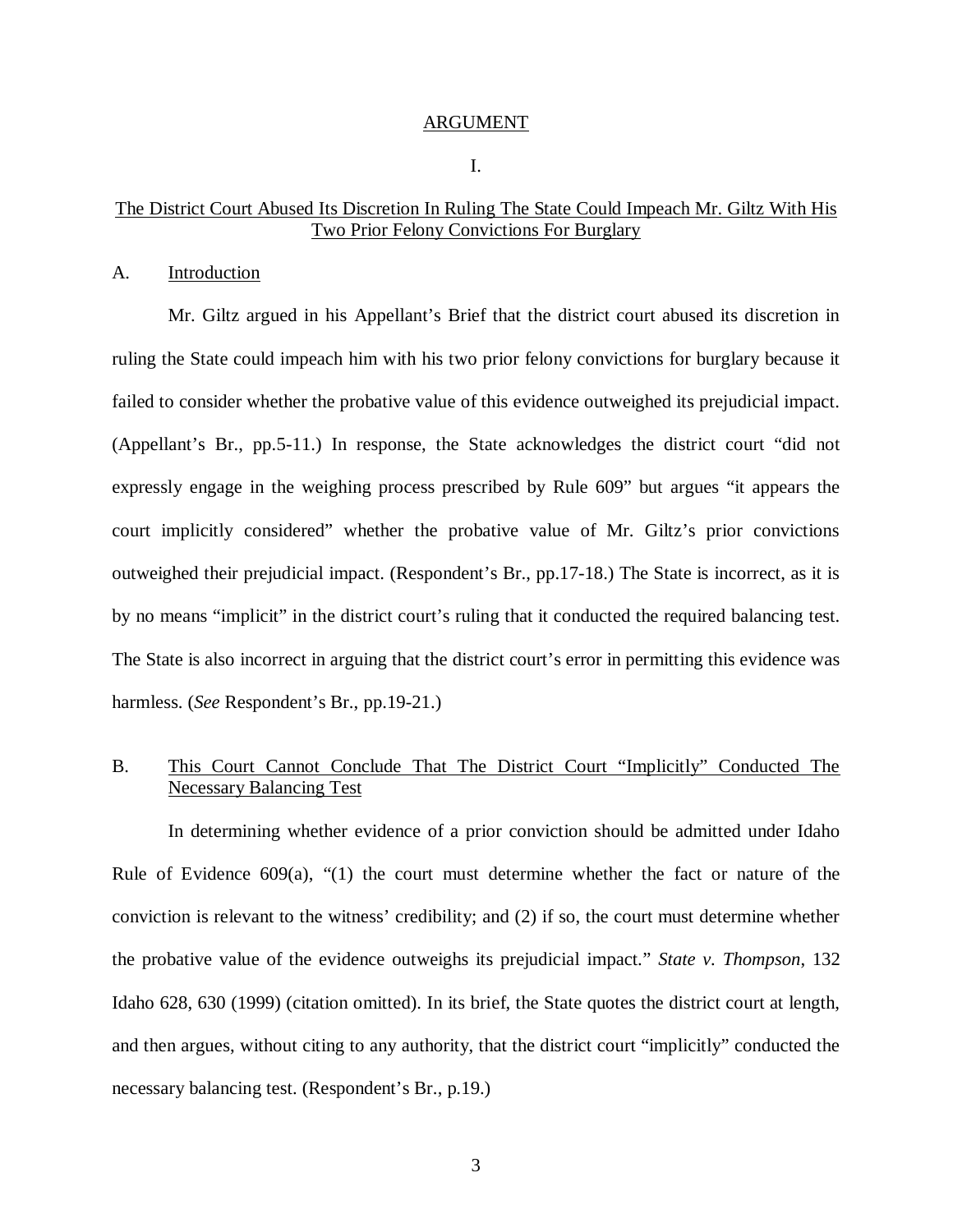#### The State asserts:

However, after discussing the relevance factor, the court explained the danger inherent in admitting a prior felony into evidence, which, combined with its decision to admit the fact of the felony convictions, shows that the court implicitly found the probative value of the evidence outweighed any prejudice.

(Respondent's Br., p.19.) It appears the State is asking this Court to conclude the district court conducted the necessary balancing test because it discussed the dangers of admitting a prior felony into evidence, and then ruled in the State's favor. The district court did not consider any of the relevant factors, and did not conduct the necessary balancing test. *See State v. Rodgers*, 119 Idaho 1066, 1073 (Ct. App. 1990) (affirming district court's admission of prior felony conviction into evidence after considering "the impeachment value of the prior crime, the remoteness of the prior conviction, the witness's criminal history, the similarity between the past crime and the crime charged, the importance of the witness's testimony, the centrality of the credibility issue, and the nature and extent of the witness' criminal record as a whole"). The district court abused its discretion.

## C. The State Cannot Show Beyond A Reasonable Doubt That The District Court's Error Was Harmless

Because the error was objected to below, the State has the burden of demonstrating the error was harmless beyond a reasonable doubt. *See State v. Perry*, 150 Idaho 209, 221-22 (2010). It cannot make this showing.

The State fails to mention in its Respondent's Brief that the prosecutor argued to the jury in closing that Mr. Giltz was less credible because of his prior felony convictions. (Tr., p.387, Ls.14-17.) This was extremely prejudicial to Mr. Giltz, as this was largely a "he said, she said" case regarding the circumstances leading up to a domestic dispute. The jury heard Mr. Giltz's story, but then heard it was not supposed to believe Mr. Giltz because of his prior felony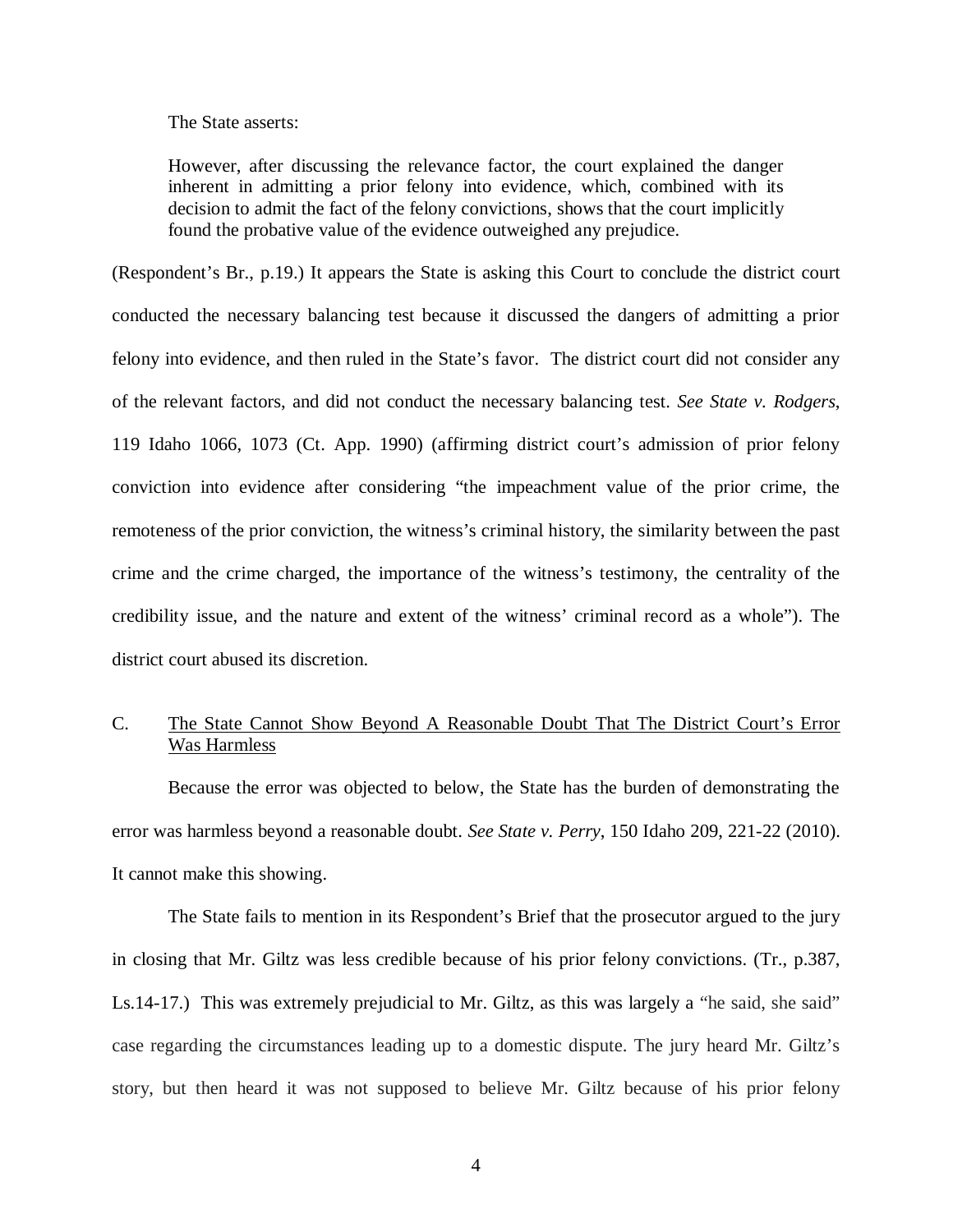convictions. This was harmful—and even more so because the jury did not hear that the complainant also had prior felony convictions. (*See* PSI, p.11; *see also* IDOC Offender Search Details for Inmate no.  $71518.<sup>1</sup>$  $71518.<sup>1</sup>$  $71518.<sup>1</sup>$ 

The State argues "the serious injuries [the complainant] sustained completely belie any assertion that Giltz used reasonable force against her—even assuming, *arguendo*, some degree of self-defense was warranted." (Respondent's Br., p.20.) But whether the amount of force Mr. Giltz used against the complainant was reasonable is a question for the jury. Mr. Giltz testified that he acted in self-defense after the complainant swung at him, and after she injected methamphetamine into her neck. (Tr., p.298, Ls.1-11, p.300, L.18 – p.301, L.1.) The jury appeared to doubt Ms. Bilquist's account of the events, as the only question it asked during its deliberations concerned whether it had to find Mr. Giltz struck Ms. Bilquist with a closed fist, as she specifically testified. (R., p.140.)

Considering the evidence presented at trial and the significance of Mr. Giltz's credibility as a witness, the State cannot show beyond a reasonable doubt that the district court's error in allowing the admission of Mr. Giltz's prior convictions was harmless.

<span id="page-8-0"></span><sup>&</sup>lt;sup>1</sup> The IDOC's publically available website indicates the complainant has two prior felony convictions—the first in a 2011 case, with a sentence satisfaction date of July 7, 2020, and the second in a 2012 case, with a sentence satisfaction date of July 7, 2026. (IDOC Offender Search Details, Inmate 71518.)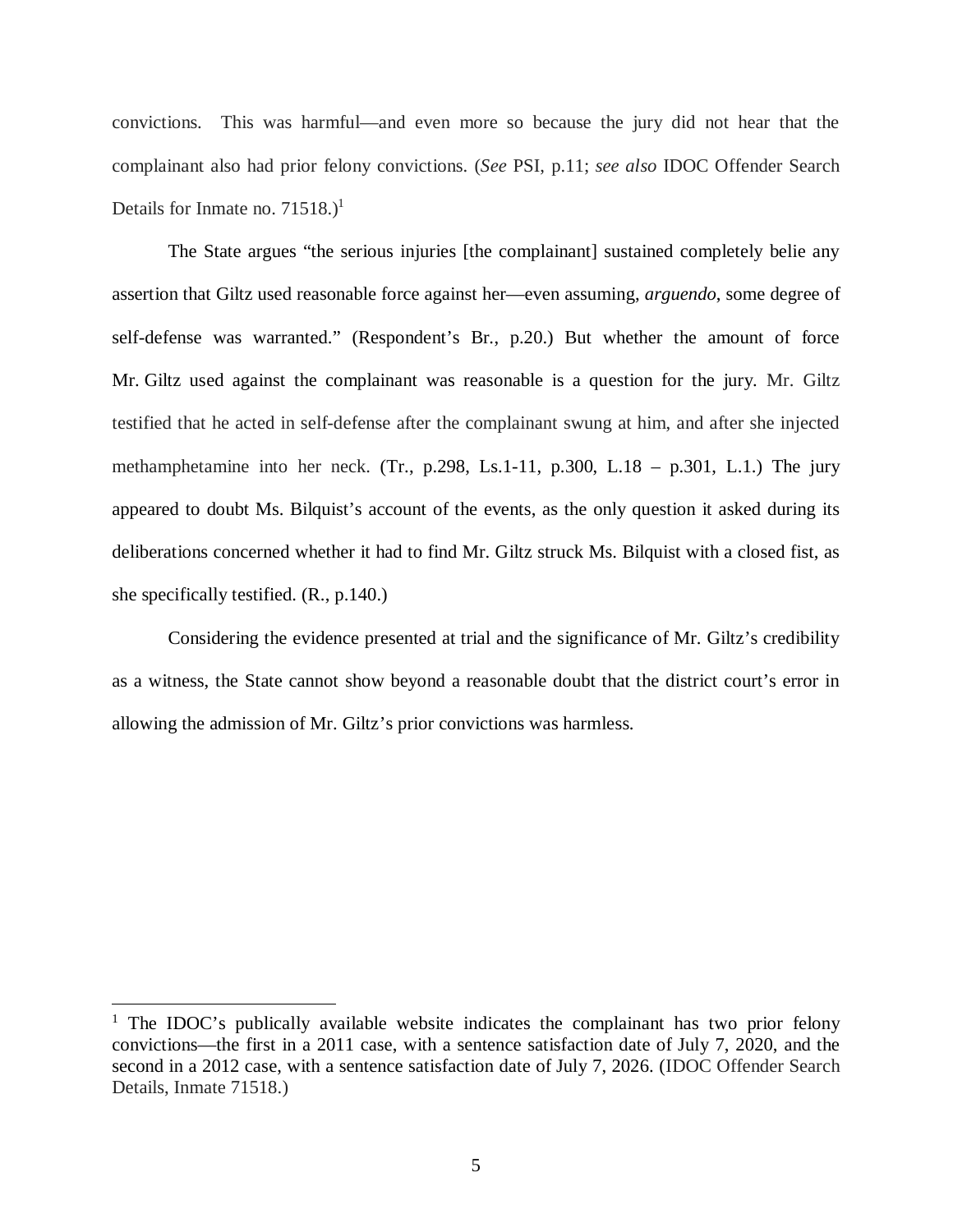## The District Court Erred In Instructing The Jury It Was Not Necessary For It To Decide Whether Mr. Giltz Struck The Victim With An Open Or Closed Fist

#### A. Introduction

In his Appellant's Brief, Mr. Giltz argued the district court erred in instructing the jury, over his attorney's objection, that "it is not necessary for you to decide whether the defendant struck with an open or closed fist" because this instruction created a fatal variance, depriving him of his right to fair notice of the charge against him. (Appellant's Br., pp.12-16.) In response, the State argues Mr. Giltz failed to preserve this issue for appeal and, if the issue is considered, failed to show he was deprived of his right to fair notice. (Respondent's Br., pp.21-31.) This Court must reject the State's arguments.

# B. This Issue Is Preserved For This Court's Review Because It Was Directly Addressed By The District Court

As a general rule, Idaho's appellate courts will not consider error not preserved for appeal through objection at trial. *State v. Perry*, 150 Idaho 209, 224 (2010); *State v. Johnson*, 126 Idaho 892, 896 (1995). However, the Idaho Supreme Court applies an exception to this rule "when the issue was argued to or decided by the trial court." *State v. DuValt*, 131 Idaho 550, 553 (1998); *see also Northcutt v. Sun Valley Co.*, 117 Idaho 351, 357 (1990) ("On occasion we have allowed an issue that was not formally raised below to be considered on appeal when the issue was implicitly before the lower tribunal, and was considered and passed on by that tribunal.") Thus, in *DuValt*, the Idaho Supreme Court considered an issue on appeal that "was directly addressed by the trial court below." *DuValt*, 131 Idaho at 553. Like in *DuValt*, this Court should consider this issue on appeal because it was directly addressed by the trial court below.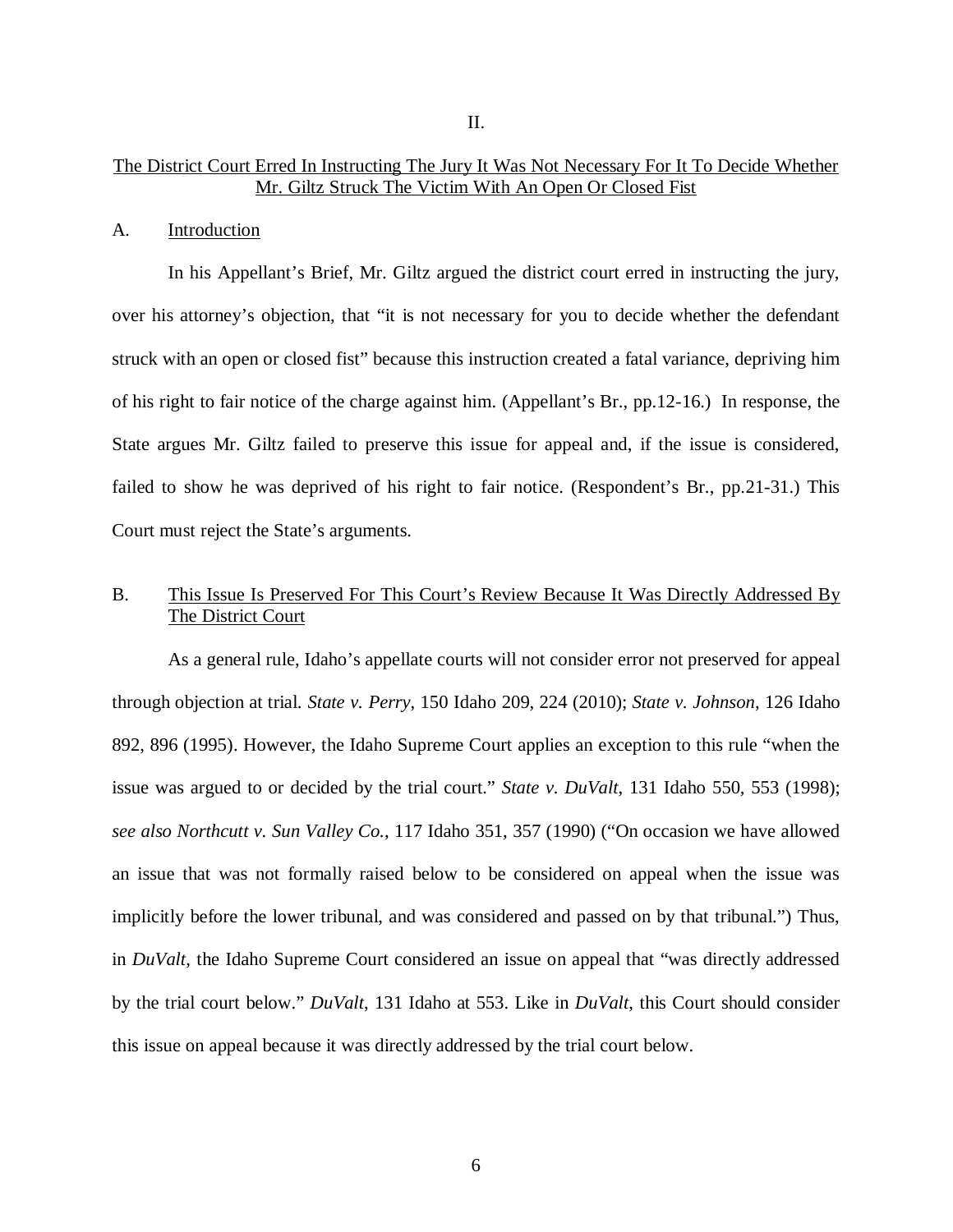During deliberations, the jury asked how important the "closed fist" wording was in its instructions, and whether it had to determine whether the initial hit or secondary hits were done with a closed fist, and whether a closed fist is equivalent to an open fist. (R., p.140.) In discussing with counsel how to respond, the district court properly recognized "the issue is clearly a variance between the exact language in the information . . . and the two different versions of the same thing that happened at the time that nobody disputes." (Tr., p.434, Ls.11- 18.) Counsel for Mr. Giltz objected to the district court's proposed response to the jury, and the district court said, "[Y]ou're talking about a variance between the pleadings and the proof, essentially." (Tr., p.436, Ls.23-25.) Defense counsel responded by saying he thought "the jury instructions are clear as they sit." (Tr., p.437, Ls.3-4.)

The district court recognized the jury was "confused about . . . an instruction that . . . recites the language in the information." (Tr., p.438, Ls.4-6.) The district court concluded the language contained in the Information regarding the closed fist was not a necessary element of the crime. (Tr., p.438, Ls.6-12.) The district court thus instructed the jury, "For the purposes of this case, it is not necessary for you to decide whether the defendant struck with an open or closed fist." (Tr., p.439, Ls.20-25.) The district court provided this additional instruction, knowing it differed—varied—from the language in the Information and the original instructions. The issue of whether the district court's additional instruction created a fatal variance was directly addressed by the district court, and is thus preserved for appeal.

# C. Mr. Giltz Was Deprived Of Fair Notice Of The Charge Against Him On Account Of The Variance Between The Information And The District Court's Instruction To The Jury

The State correctly recognizes a variance between the charging document and the jury instructions constitutes a due process violation, if it deprives the defendant of fair notice of the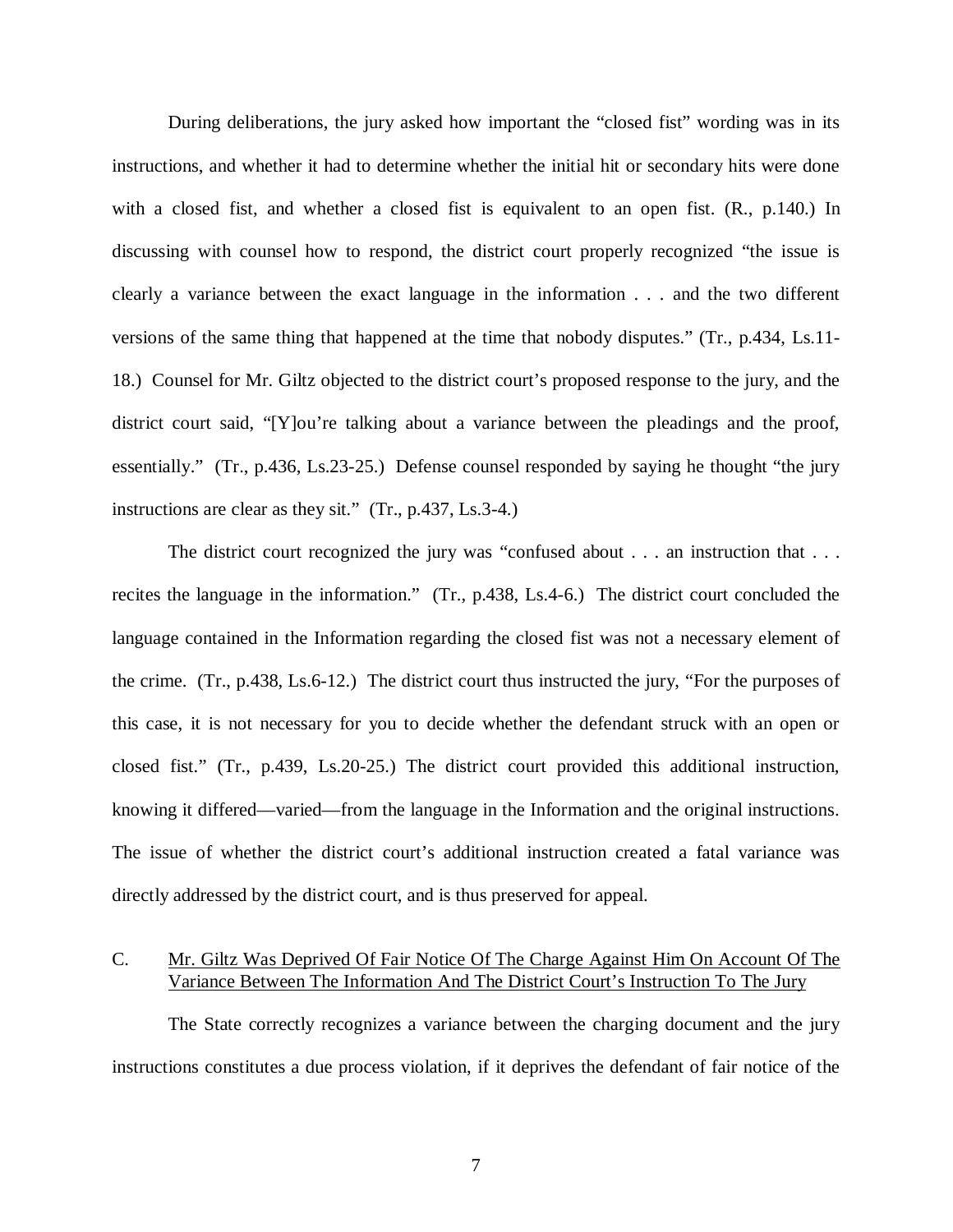charges against him by misleading or embarrassing him in the preparation or presentation of his defense. (Respondent's Br., p.27.) The State contends Mr. Giltz cannot show a fatal variance, however, because he "was not, and could not have been, surprised or embarrassed by the fact that he could have been convicted for using an open hand to batter [the complainant]." (Respondent's Br., p.29.) The State asserts "Giltz's self-defense claim indicates that he understood he could be convicted of felony domestic battery even if the jury believed he struck [the complainant] with an open palm." (Respondent's Br., p.30.) This is not true.

Mr. Giltz believed he needed to defend against a charge that he, without justification, punched his long-time girlfriend "in the face with a closed fist." (R., pp.130, 13.) He entered a plea of not guilty, and proceeded to trial, because he struck his girlfriend with an open palm, in self-defense, believing he was in imminent danger of bodily harm. He explained this to the jury on direct and cross-examination at trial, and to the presentence investigator prior to sentencing. (Tr., p.297, L.24 – p.304, L.9, p.321, L.4 – p.326, L.7; PSI, pp.4-5.) He understood the State's theory of the case relied on the jury finding he struck the complainant with a closed fist, as charged in the Information. (R., pp.5-51.) He was, indeed, surprised and embarrassed when the jury was allowed to convict him without finding he struck the complainant with a closed fist. The variance between the Information and the supplemental jury instruction was fatal, and Mr. Giltz is entitled to a new trial.